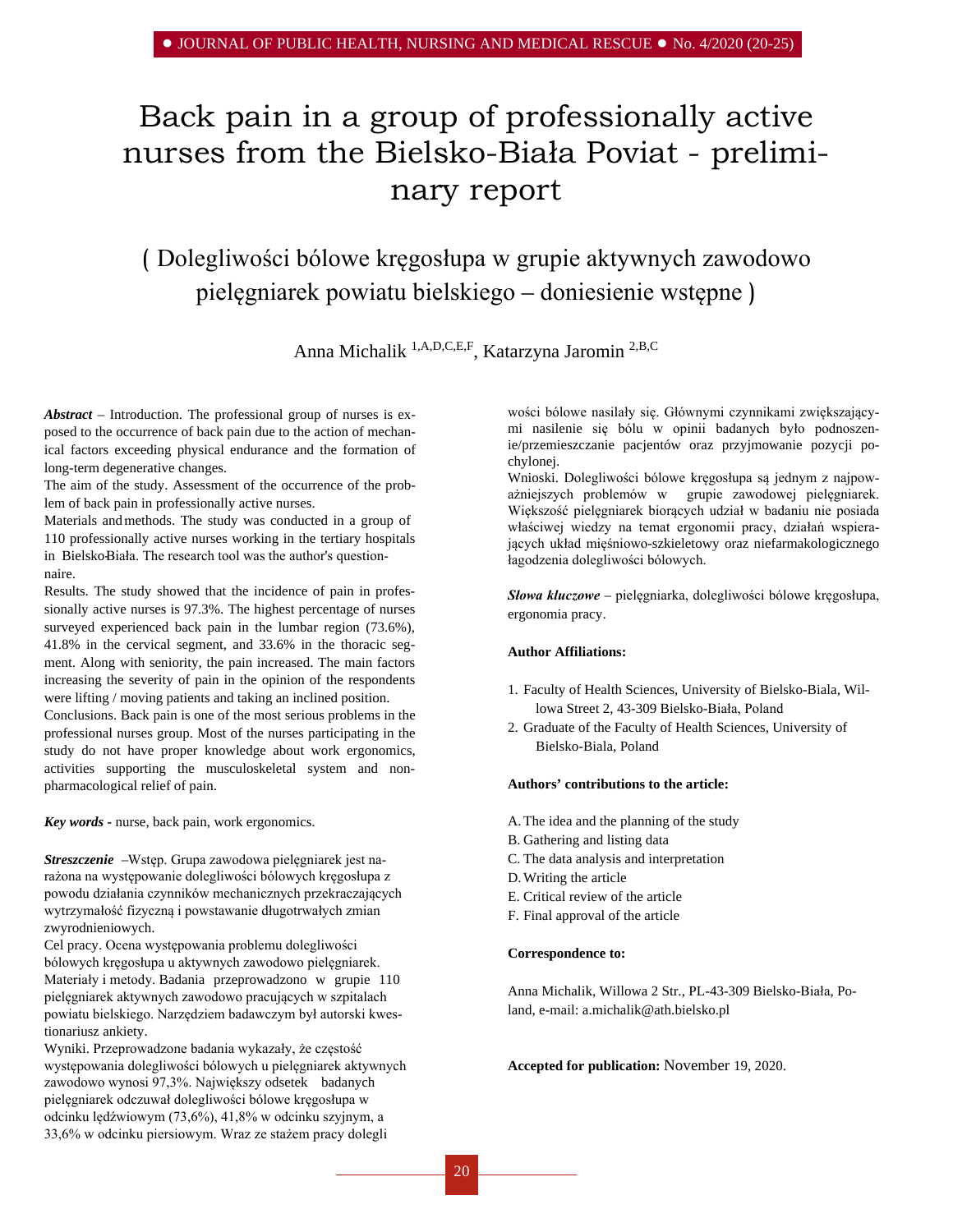### **I. INTRODUCTION**

S<br>pinal pain syndromes are a significant social and eco-<br>nomic problem. Reports indicate that they may affect<br>up to 90% of the population [1]. Musculoskalatal disnomic problem. Reports indicate that they may affect up to 90% of the population [1]. Musculoskeletal disorders are the result of many years of work environment impact, factors related to non-occupational activity and individual characteristics, such as age, gender, body composition, physical fitness, and susceptibility to stress [2]. The occupational group most exposed to overload of the musculoskeletal system is nurses [3]. The work of nursing staff is related to numerous factors that, as a consequence, can lead to overload and chronic pain of the locomotor system. Risk factors include physical factors associated with shift work, monotype effort, often requiring the maintenance of a forced position, lifting patients and medical equipment, and mental factors resulting from enormous responsibility for the health and life of patients / clients [4]. The subject literature has been dealing with the problem of musculoskeletal disorders reported by nursing staff for many years. The need for diagnostics and implementation of preventive measures has been emphasized many times [5-7]. Despite this, the problems of back pain in the professional nurses group are increasing. It is estimated that currently over 95% of Polish nurses complain of lower back pain [2].

The aim of the study was to assess the incidence of back pain, their nature and to learn about risk factors for their occurrence in the group of professionally active nurses.

#### **II. MATERIALS AND METHODS**

The study was conducted in a group of 110 nurses working in the tertiary hospitals in Bielsko-Biała Poviat. The criterion for inclusion in the study was: work as a nurse and consent to participate in the study. 175 questionnaires were distributed among nursing staff, of which 110 were received back. Return was 63%. The study involved nurses from the following departments: Neurology, Neonatology, Cardiology, Radiotherapy and Chemotherapy, Oncology, General and Oncological Surgery, Operating Theater, Anesthesiology and Intensive Care, Nursing and Therapy Center, Palliative Care and Gastroenterology. The research was carried out from June 2018 to March 2019. The approval of the Directorate was obtained for the tests. The method of diagnostic survey was used in the study, the research technique was a survey, the research tool was the author's survey questionnaire, which contained 41 ques-

tions about the main problem of research. The first part of the questionnaire included questions about sociodemographic variables: gender, age, education, seniority, and social and living conditions. The second part included questions about the state of health of the respondents and ergonomics at work. Whereas the third part contained questions about the occurrence of pain and the intensity of pain occurring in the respondents. Based on the body weight and height – data provided by the respondents, the Body Mass Index (BMI) was determined. According to the guidelines of the World Health Organization, the following division was adopted: BMI <18.50 kg /  $m<sup>2</sup>$  - underweight, BMI 18.50 - 24.99 kg /  $m^2$  - normal, BMI 25.00 - 29.99 kg /  $m^2$  - overweight, BMI > 30.00 kg /  $m^2$  - obesity.

The test results were statistically analyzed using the Statistica version 13.0 statistical package and the Excel 2016 spreadsheet. The variables measured on the quantitative scale were characterized by, among others the arithmetic mean and standard deviation, while the variables of the qualitative type that were measured on the nominal scale were presented by means of cardinality and percentage values (percentage). The significance of differences between the two groups was examined by the Mann-Whitney U test of significance. The relationship between two variables on the ordinal scale was examined using the Spearman rank correlation coefficient. The relationship between two variables measured on the nominal scale (independent variables) was examined using the chi-square test / chi-square test with Yates correction / Fisher's exact test. In all calculations, the level of significance was  $p < 0.05$ .

#### **III. RESULTS**

Women constituted the vast majority of respondents (98.2%). Over 30% of respondents (35.5%) were people aged 22-30. There were 28.2% of respondents over the age of 50. Most people in the study group graduated from medical high school (41.8%). Higher vocational education was declared by 34.6% of respondents. Most respondents (25.5%) had seniority over 30 years, every fifth person had worked for 1-5 years, and 14.5% had worked for 11-15 years. Nurses with a normal BMI (69.1%) constituted the highest percentage among the respondents, however 30% of the respondents were abnormal, including 10% obese (Table 1).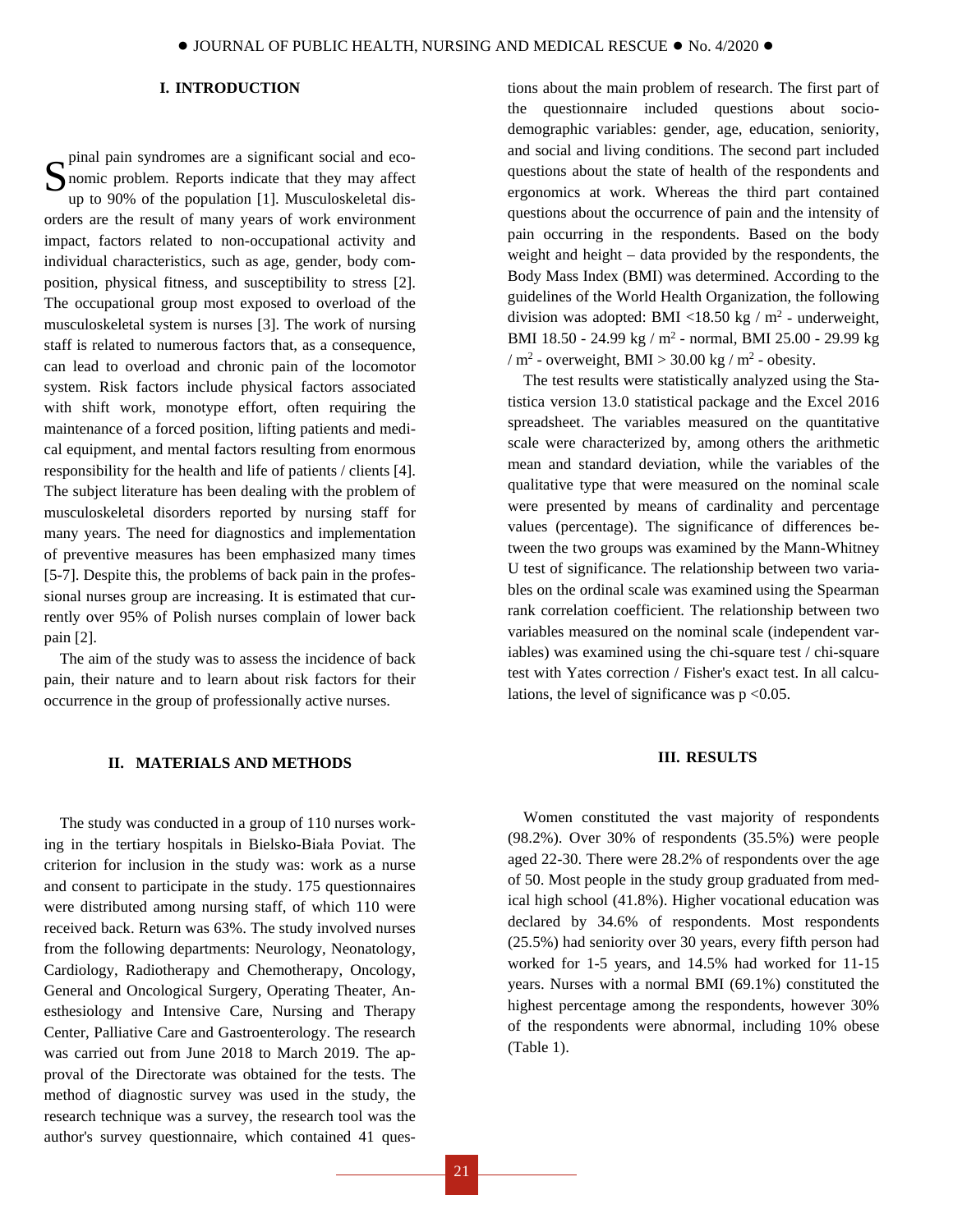| <b>Medical high</b><br><b>Higher bach-</b><br><b>Altogether</b><br>school/<br><b>Imprint</b><br>elor/<br>medical<br>master<br>school | %<br>98,1 |
|--------------------------------------------------------------------------------------------------------------------------------------|-----------|
|                                                                                                                                      |           |
| %<br>%<br>n<br>$\mathbf n$<br>n                                                                                                      |           |
| Women<br>108<br>98,2<br>52<br>98,2<br>56<br><b>Sex</b>                                                                               |           |
| Men<br>$\overline{c}$<br>1,8<br>1,8<br>1<br>1                                                                                        | 1,9       |
| $22 - 30$<br>39<br>35,5<br>25<br>14<br>24,6                                                                                          | 47,2      |
| $31 - 40$<br>16<br>14,5<br>3.5<br>14<br>2<br>Age [years]                                                                             | 26,4      |
| $41 - 50$<br>24<br>21,8<br>14<br>24,6<br>10                                                                                          | 18,9      |
| $>50$<br>31<br>28,2<br>27<br>47,4<br>$\overline{4}$                                                                                  | 7,5       |
| Medical High<br>46<br>41,8<br>46<br>80,7<br>ä,<br>school                                                                             | -         |
| Medical<br>11<br>10,0<br>11<br>19,3<br>school<br><b>Education</b>                                                                    | ۰         |
| Bachelor<br>38<br>34,6<br>38<br>degree                                                                                               | 71,7      |
| Master degree<br>13,6<br>15<br>15                                                                                                    | 28,3      |
| $1 - 5$<br>23<br>20,9<br>$\overline{4}$<br>7,0<br>19                                                                                 | 35,8      |
| $6 - 10$<br>$\overline{0}$<br>14<br>12,7<br>0.0<br>14                                                                                | 26,4      |
| $11 - 15$<br>5<br>16<br>14,5<br>11<br>19,3                                                                                           | 9,4       |
| <b>Seniority</b><br>5,3<br>3<br>$16 - 20$<br>5,5<br>6<br>3                                                                           | 5,7       |
| [years]<br>$21 - 25$<br>13,6<br>9<br>15,8<br>6<br>15                                                                                 | 11,3      |
| $25 - 30$<br>8<br>7.3<br>6<br>$\overline{c}$<br>10,5                                                                                 | 3,8       |
| > 30<br>$\overline{4}$<br>28<br>25,5<br>24<br>42,1                                                                                   | 7,5       |
| Underweight<br>0.9<br>1<br>1<br>1,8<br>$\Omega$                                                                                      | 0.0       |
| Normal<br>69,1<br>33<br>57,9<br>76<br>43                                                                                             | 81,1      |
| <b>BMI</b><br>Overweight<br>22<br>20,0<br>14<br>24,6<br>8                                                                            | 15,1      |
| $\overline{c}$<br>Obesity<br>10,0<br>9<br>11<br>15,8                                                                                 | 3,8       |

Table 1. Size distribution of the research sample

85.5% of respondents declared work as a section nurse practitioner. 10% of the respondents performed the function of a procedure nurse, and 4.5% of the respondents held the position of ward nurse. Nurses working in a 12 hour shift system constituted the largest percentage (91.8%). 96.4% of respondents had direct contact with the patient. Most respondents (79.1%) declared that full-time hospital work was their only place of work. Statistical analysis did not reveal any significant relationships between full-time employment and education, age, BMI, and seniority ( $p$  = 0.05). The most common activities in the ward carried out by the surveyed nurses were: bending  $(65.4\%)$ , lifting / moving the patient  $(59.1\%)$ , long standing position during on-call time (43.6%), crouching (25.4%) ), sitting for a long time (15.4%) and moving heavy equipment (12.7%). Of the respondents, only 16.4% rated their working conditions as very good. Half (48.2%) of the respondents rated them as good, 32.7% of the respondents - as average. Three people said they were working in bad conditions. Statistical analysis did not show statistically significant differences in the level of assessment of working conditions due to education, BMI, age and seniority ( $p > 0.05$ ). 47.5% of nurses answered that the work intensity is at an average level, and as many as 43.4% described them as overwhelming. The vast majority of respondents (88.2%) said that the work they performed had

an impact on their current state of health. Among the comorbidities reported by the subjects, cardiovascular disease accounted for the largest percentage (63.6%). Of the respondents, 5 (22.7%) had diabetes and 3 (13.6%) had rheumatism. Over 95% of the surveyed nurses (97.3%) declared the occurrence of back pain, while slightly more than half (50.9%) gave an affirmative answer to the question about the treatment of these ailments. Over half of the respondents (55.4%) were diagnosed with back pain. 54.6% of respondents said that back pain was interfering with their work. Almost 45% of respondents (44.5%) answered that back pain sometimes interferes with the performance of professional duties. Almost 70% of respondents aged 22-30 (69.2%) were not treated for back pain, while 65% for 31-50 years and 58.1% of those aged over 50 were treated for back pain. Considering the occurrence of pain and the age of respondents, statistically significant correlations between treatment due to back pain and age were demonstrated ( $p = 0.0063$ ).

Analysis of responses regarding the treatment of back pain and BMI showed that 55.3% of subjects with normal body weight were not treated for back pain, while 66.7% of subjects with overweight and obesity undertook therapy in connection with back pain, which was a statistically significant difference ( $p = 0.0353$ ).

Taking into account seniority and treatment due to pain, it was shown that the increase in seniority increased the percentage of nurses undertaking treatment ( $p = 0.0104$ ). In the group of respondents with seniority up to 15 years, 62.3% did not receive treatment because of backache, while 72.4% of the respondents working 16-30 years and 53.6% of those with work experience over 30 years were treated because of backache.

Of the respondents, 31.8% reported the occurrence of back pain every day, 32.8% once a week, 26.4% several times a month. 4.5% of respondents complained of pain occurring once every six months or less.

The most numerous group of respondents were people who determined the duration of pain for one day (39.1%). Every third respondent experienced pain lasting from two to five days, 14% complained of ailments lasting more than a week, 6% one week, 4% month, 2% - half year, 3% - a year. Most nurses showed a significant relationship between age ( $p = 0.0054$ ), seniority ( $p = 0.0376$ ) and the frequency of back pain.

The highest percentage of respondents (73.6%) experienced back pain in the lumbar spine, 41.8% in the cervical spine, and 33.6% in the thoracic spine. Considering the study group in terms of age and location of pain, it was noticed that these differences were not statistically significant (p>0.05). Every third respondent described the nature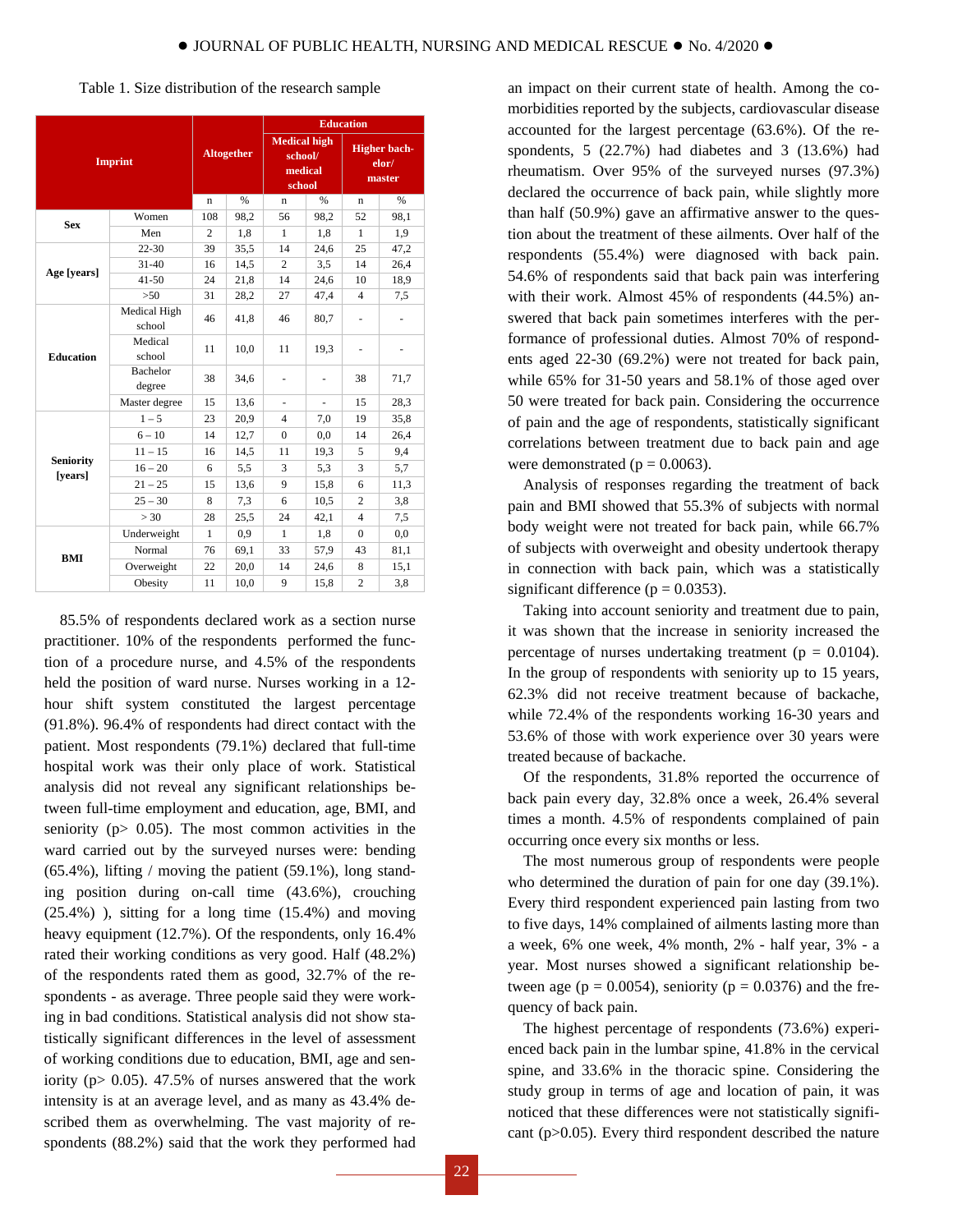of pain as transient, 31.8% as radiating, 23.6% as permanent pain, and slightly more than 15% (16.4%) as point pain. Given the nature of the pain and its location, it was found that the largest percentage of respondents reported the occurrence of permanent pain occurring in the cervical (57.7%) and thoracic (61.5%), while pain of a different nature was most often located in the lumbar spine (78.6%). A statistically significant relationship was demonstrated between the nature of the pain and the spine segment (p  $< 0.05$ ).

Over 35% of respondents said that pain was accompanied by numbness (37.7%) and tingling (23.6%). Among other accompanying symptoms, the respondents indicated stiffness (21.8%), muscle weakness (20%), and noise and dizziness (22.7%). A higher percentage of subjects with overweight and obesity than with normal body weight stated that back pain was accompanied by numbness (54.6%), tingling (51.5%) and weakness of muscle strength (33.3%). A significant statistical relationship was demonstrated between accompanying symptoms and BMI ( $p < 0.05$ ) (Table 2).

## Table 2. Relationship between BMI and ailments associated with back pain

|                          | <b>BMI</b>    |               |                           |               |                            |            |  |
|--------------------------|---------------|---------------|---------------------------|---------------|----------------------------|------------|--|
| $N=109$                  | Normal weight |               | Overweight<br>and obesity |               | <b>Statistics</b><br>value | p          |  |
|                          | n             | $\frac{0}{6}$ | $\mathbf n$               | $\frac{9}{6}$ |                            |            |  |
| <b>Numbness</b>          | 23            | 30,3          | 18                        | 54.6          | 5,782                      | $0.0162*$  |  |
| Tingling                 | 9             | 11,8          | 17                        | 51,5          | 17,814                     | $0.0000**$ |  |
| Radiating pain           | 39            | 51,3          | 22                        | 66,7          | 2,200                      | $0.1380*$  |  |
| Dull pain                | 34            | 44.7          | 11                        | 33,3          | 1,234                      | $0,2666*$  |  |
| <b>Stiffness</b>         | 13            | 17,1          | 11                        | 33,3          | 3,529                      | $0,0603*$  |  |
| Muscle weakness          | 10            | 13,2          | 11                        | 33,3          | 6,021                      | $0.0141*$  |  |
| Noise and dizzi-<br>ness | 15            | 19.7          | 10                        | 30.3          | 1,453                      | $0.2280*$  |  |

Legend: n-number of people in the sample;% - percentage; p-level of significance; \* chi-square test; \*\* chi-square test with Yates' correction

 Almost half of the studied group of nurses (46.2%) experienced numbness during the patient's lifting and movement, which was a significant relationship ( $p = 0.0206$ ). In addition, statistical analysis showed a statistically significant relationship between heavy equipment movement and tingling ( $p = 0.0203$ ), stiffness ( $p = 0.0123$ ), muscle weakness ( $p = 0.0069$ ) as symptoms associated with back pain.

The largest percentage of respondents (45.5%) experienced significant pain after physical activity, including lifting the patient. Pain in the spine interfered with regular household chores 38% of respondents, 35% disturbed night rest (Table 3).

|                                 |                                                                                       | <b>Number</b>  | Percentage<br>(%) |
|---------------------------------|---------------------------------------------------------------------------------------|----------------|-------------------|
| When do<br>vou have             | Morning                                                                               | 5              | 4,5               |
| pain most<br>often?             | Evening                                                                               | 17             | 15,5              |
|                                 | After physical activity (lifting the pa-<br>tient)                                    | 50             | 45,5              |
|                                 | During the day                                                                        | 25             | 22,7              |
|                                 | Hard to say                                                                           | 13             | 11,8              |
| Please tick<br>the answers      | I often change my position to relieve my<br>back                                      | 70             | 63,6              |
| regarding<br>your ail-<br>ments | Due to lower back pain, I walk more<br>slowly than usual                              | $\overline{7}$ | 6,4               |
|                                 | Back pain bothers me in doing normal<br>housework                                     | 42             | 38,2              |
|                                 | Because of back pain, I always have to<br>hold on to the handrail when climbing<br>up | $\overline{c}$ | 1,8               |
|                                 | Because of back pain, I often lie down<br>to rest                                     | 17             | 15,4              |
|                                 | I am often on sick leave because of back<br>pain                                      | 6              | 5,4               |
|                                 | Because of back pain, I am careful not<br>to have to stand up for too long            | 27             | 24,5              |
|                                 | Due to back pain, I am careful to bend<br>as little as possible and/or kneel          | 34             | 30.9              |
|                                 | Pain in the spine makes it difficult for<br>me to turn in bed                         | 17             | 15,4              |
|                                 | Spine pain does not allow me to go on<br>longer routes                                | 16             | 14,5              |
|                                 | My backache is disturbing my sleep                                                    | 39             | 35,4              |
|                                 | I spend most of my time in a sitting<br>position due to back pain                     | 8              | 7,3               |
|                                 | I am more capricious and irritable<br>because of back pain                            | 14             | 12,7              |
|                                 | I spend most of my time in bed because<br>of my back pain                             | 10             | 9,1               |

Table 3. Distribution of the research group by intensity, place and nature of pain

Most respondents (60%) reported that they use painkillers to relieve pain. Adopting a convenient position was indicated by 47% of the respondents, and the other respondents additionally mentioned: walking (24%), rehabilitation (25%) and muscle strengthening exercises (24%).

Over half of the respondents complained about the lack of height adjustment of the bed (64.5%), limited access to the patient's bed (52.7%), as well as the lack of specialized equipment (26.4%). With age, the percentage of respondents who believed that the greatest difficulty at work was the lack of specialized equipment. This percentage was most visible among people over 50 (45.2%), which in relation to other age categories was a statistically significant difference ( $p = 0.0152$ ). Along with the increase in seniority, the percentage of respondents who believed that the greatest difficulty at work is the lack of specialized equipment ( $p = 0.0200$ ). In the opinion of the surveyed nurses with seniority over 30 years, the most common difficulties encountered at work are: lack of bed height adjustment (78.6%), limited access to the patient's bed (46.4%), difficulties in moving the patient (28.6%), inappropriate chairs at nursing centers (21.4%), moving heavy equipment (14.3%), narrow door in the corridor (7.1%).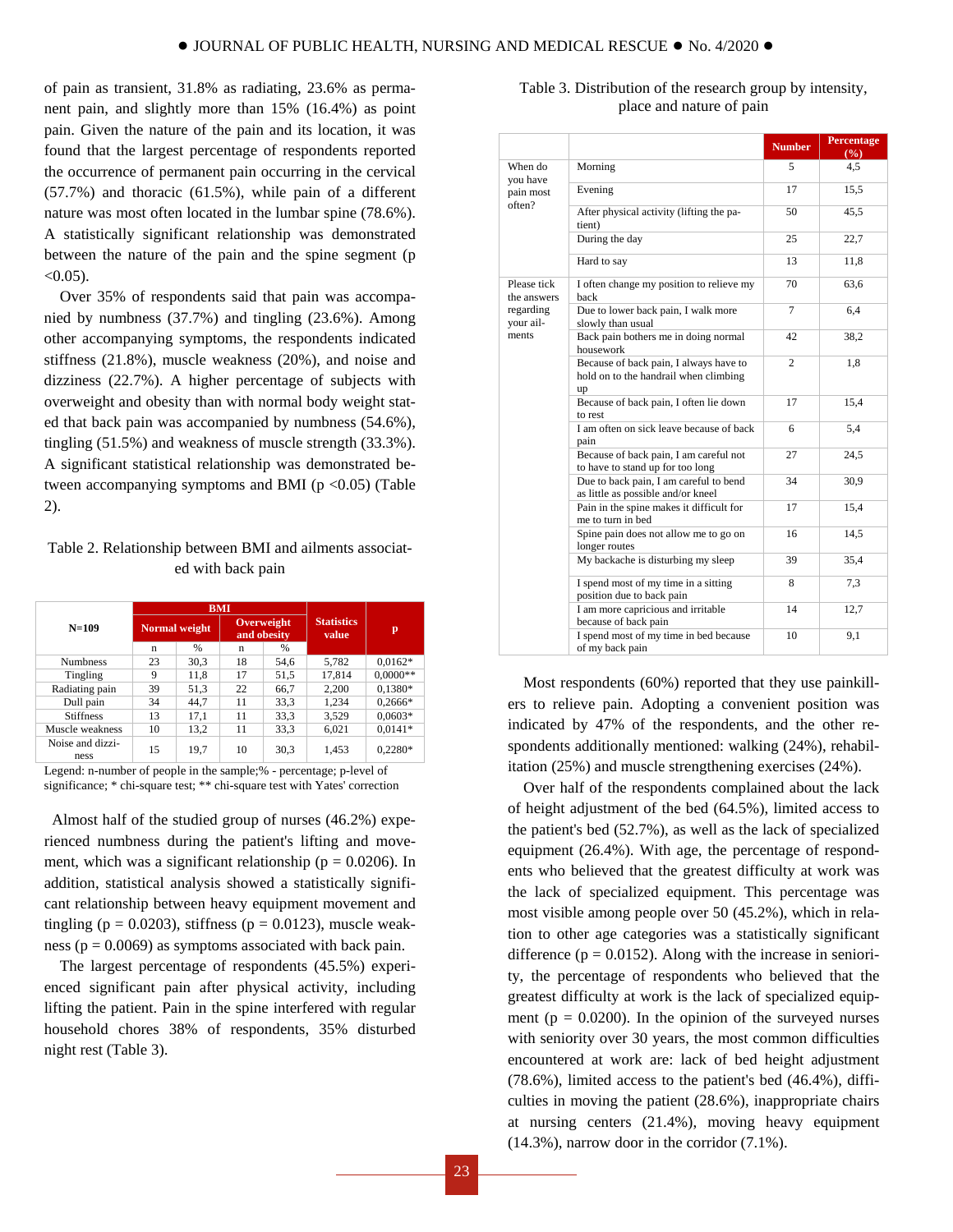In the opinion of 78.2% of the nurses, the increase in back pain was supporting, leaning (60.9%), standing (40.9%). Statistical analysis showed a statistically significant relationship between age and leaning. With age, the percentage of respondents who in the ward performing the bending function experienced an increase in back pain increased. In the group of examined nurses aged 22-30, this percentage was 46.2%, aged 31-50 65%, while over 50 years old 74.2%, which was a statistically significant difference ( $p \le 0.05$ ). Statistical analysis showed a statistically significant relationship between BMI and leaning. In a larger percentage of subjects with overweight and obesity (84.8%) compared to respondents with normal body weight (50%), the bending function performed increased back pain, which was a statistically significant difference  $(p \le 0.05)$ . Statistical analysis showed statistically significant differences in the level of severity of back pain in the lumbar spine after night shift - a higher level of severity of pain in the lumbar spine after night shift was declared by people who are overweight and obese than with normal body weight ( $p = 0.0273$ ).

 83.6% of surveyed group stated that they adhere to the principles of ergonomics, 87.3% of respondents said they knew the permissible weight of lifting and carrying, with only 41.2% providing the correct value.

#### **IV. DISCUSSION**

Nursing is in the top ten professions exposed to musculoskeletal overload [8]. In the last decade, there have been many publications on back pain in the profession of nursing staff, thus confirming the seriousness of the problem [2,3,9-14]. This is confirmed by the results of own research, in which over 95% of nurses declared the occurrence of back pain, of which 88.2% of respondents claimed that the current state of health is influenced by their professional work. The examples cited above show that the problem of back pain syndromes is serious and concerns nurses not only in Poland but also in the world. It is worth analyzing its causes and possible ways of reducing it. The occurrence of back pain syndromes is associated with a number of factors and hazards related to workload, which is defined as "the degree to which a person is involved in performing one or more tasks or the effects of this involvement on his body" [15,16]. Therefore, the conditions in which nurses work have a significant impact on the appearance of back pain. In the own study only 16.4% rated their working conditions as very good. Half (48.2%) of the respondents rated them as good, 32.7% of the respondents

Szubzda pay attention to the nurse's work in direct contact with the patient exerting pressure on mental and physical loads, i.e. lifting, frequent bending down, remaining in a forced position for a longer period of time [3]. Maciuk et al. also believe that the leaning position and lifting are the most burdensome for a nurse [2]. It is worth emphasizing that nurses take an inclined position while performing nursing, hygiene, care and treatment, diagnostic and treatment activities usually at the patient's bed, and the time and number of repetitions depend on the patient's health and the specificity of the ward [2]. Our study showed that difficulties encountered at work that could exacerbate back pain were: bed height adjustment (53.7%) and difficulty moving the patient (43.6%). In a study conducted on Thai nurses, a statistically significant relationship was observed between moving patients to bed without the help of specialized equipment and the lack of back muscle strengthening exercises and the severity of back pain [17]. The reality of the conditions in which nurses work leaves much to be desired. Too few nurses on call, too many patients in wards, lack of ergonomic solutions or auxiliary devices are often mentioned problems of modern nursing. Another important problem is the insufficient level of knowledge of nurses about the principles of work ergonomics. In the Tworek study [18], only 35% of respondents knew the norm allowed by Polish regulations for lifting and carrying loads by women in permanent work. Research conducted in 2015 in a group of 205 nurses participating in training as part of postgraduate education at the Academy of Health in Bydgoszcz confirmed the insufficient level of knowledge of nurses in the field of occupational health and safety. In the studied group, only 9.7% of respondents knew the permissible weight of lifting and carrying for women. At the same time, the cited study analyzes the self-assessment of nurses' knowledge about the principles of ergonomics in working with patients. 26.3% of respondents said that they know the rules of ergonomics, 54.1% of respondents said "rather yes". 13.2% of respondents answered "rather not". 6.3% of nurses responded negatively [19]. Insufficient knowledge of nurses in the field of work ergonomics was also confirmed by research conducted in a population of 213 nurses employed in four hospitals in Poznań [20]. In the own study, 83.6% of nurses stated that they adhere to the principles of ergonomics, 87.3% of respondents said that they know the permissible weight for lifting and carrying, with only 41.2% providing the correct value, which indicates overestimation of their knowledge.

- as average. Three people said they were working in bad conditions. 47.5% of nurses answered that the work intensity is at an average level, and as many as 43.4% described them as overwhelming. Adamaszek and Włoszczak-